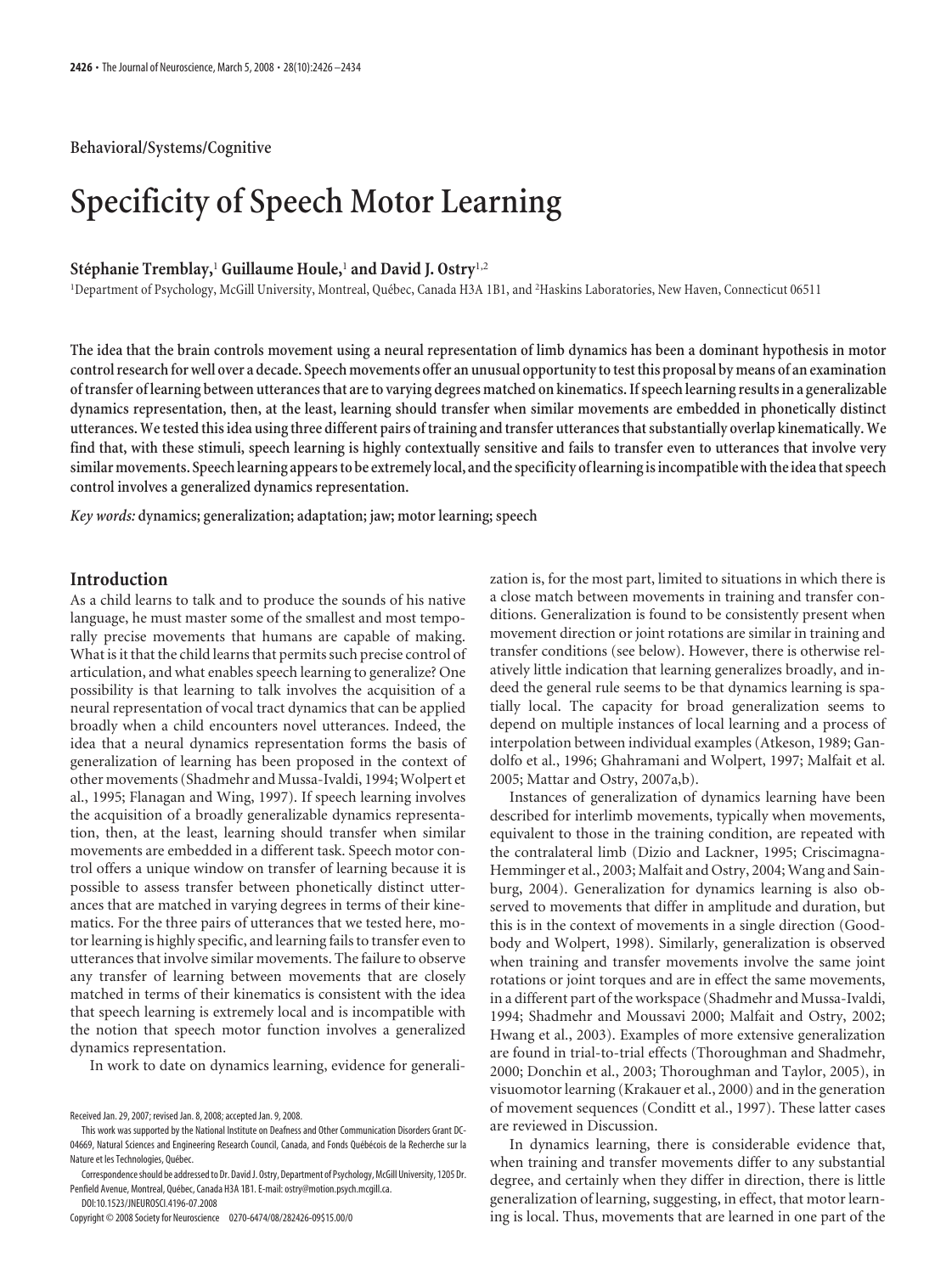workspace can be repeated accurately only within a limited spatial range about the original training direction (Sainburg et al., 1999; Malfait et al., 2005). Grip-force modulation shows limited transfer to directions other than those on which subjects were specifically trained (Witney and Wolpert, 2003). There is, in addition, a rapid decrease in the magnitude of force-field aftereffects with increasing distance from the training direction such that relatively little transfer of learning is observed beyond  $\pm 45^{\circ}$ (Gandolfo et al., 1996). Moreover, unlike visuomotor learning, the shape of the generalization gradient in dynamics learning is not modifiable even when subjects are permitted to extensively explore the workspace over several hundred trials (Mattar and Ostry, 2007b).

Additional examples of the specificity of learning are provided by demonstrations of context sensitivity. For example, subjects can simultaneously learn opposite force patterns if they are appropriately distinguished by contextual cues (Gandolfo et al., 1996; Osu et al., 2004; Wainscott et al., 2005). Similarly, a movement that is learned in one context may fail to transfer to a novel context even when the movement itself and the force environment are unchanged (Cothros et al., 2006; Nozaki et al., 2006). There is similar evidence of specificity in speech motor learning. Subjects have been observed to adapt to a novel dynamic environment during vocalized speech and silent speech but do not adapt during nonspeech movements that are matched for amplitude and duration (Tremblay et al., 2003). Here we describe an additional instance of specificity in learning, which, although based on a small set of utterances, is nevertheless difficult to reconcile with the idea that speech learning is mediated by any kind of broadly generalizable representation of dynamics. We show that, for these utterances, when training and transfer materials are equated to varying degrees on kinematics, in no case is there transfer from one to another.

Subjects in these experiments learned to talk in an altered dynamic environment in which a robot applied mechanical loads to the jaw in proportion to jaw opening or closing velocity. After training with one utterance, subjects were asked to produce a test utterance to assess transfer of learning. The training and test utterances were matched on a continuum that extended from equating jaw movements alone to creating a match across movements of the jaw and tongue. If dynamics learning in speech production generalizes from training utterances to transfer utterances, performance in the transfer test should be comparable with performance at the end of training.

#### **Materials and Methods**

*Subjects and test utterances.* Twenty-two subjects were assigned to one of three experiments in which tongue and jaw movements were matched to varying degrees between training and transfer utterances. In experiment 1, six subjects were trained to produce the utterance */siæs/* ("*see*–ass") while the robot applied forces to the jaw. In *siæs*, the initial and final sibilant consonants impose precise jaw start and end points for each lowering/raising cycle. The transition from a high vowel (*/i/*) to a low vowel (/*æ*/) provides for large-amplitude movements. The associated high movement velocities result in forces that produce substantial deflection of the jaw. After adaptation, the subjects were tested for transfer of learning with the utterance */suæs/* ("*sue*–ass"). *Siæs* and *suæs* were selected because they are matched on the basis of jaw movements, whereas the tongue movements differ. In experiment 2, four subjects were trained with the utterance *siæs* and four others with the utterance */sæis/* ["*sæ* (as in sass)–*ees* (as in lease)"]. All eight subjects were tested for transfer of learning with the utterance */siæis/*("*see–æ– ees*"), such that part of the training and the test utterances, either the opening (*siæ*) or the closing (*æis*), required similar tongue and jaw movement, whereas the other half



Figure 1. Schematic of the experimental setup. The subject is connected to a robotic manipulandum by a dental appliance that is coupled to a rotary connector. The head is restrained during testing by connecting a similar dental appliance on the maxillary teeth to a set of articulated metal arms.

only shared jaw movements. In experiment 3, eight subjects were trained and tested with the utterance *siæs*; half of the subjects produced the utterance silently during the training phase and aloud during the test phase, whereas for the other half the order was reversed, that is, they trained with vocalized speech and were tested for transfer with silent speech. In this study, both tongue and jaw movements were similar in the training and the test phases.

Before testing, subjects in each study were given oral examples of the training and test utterances. They were asked to produce each utterance at a normal speech rate and volume and to place equal stress on each vowel. Subjects practiced each utterance with feedback before testing began. During testing, the experimenter monitored a real-time display of movement amplitude and velocity and provided verbal feedback to help subjects keep these constant. The purpose of the feedback was to equate movements in the training and transfer conditions.

*Experimental manipulation.* The motor task to be learned in the training phase was the same as the one described in a previous study (Tremblay et al., 2003). It involved adaptation of the orofacial apparatus to an artificial mechanical force field, delivered to the jaw by a robotic device (Phantom 1.0; Sensable Technologies, Woburn, MA). Specifically, the field acted to displace the jaw in the protrusion direction, along an axis orthogonal to jaw opening and closing movements, with a magnitude proportional to the instantaneous velocity of the jaw measured at the incisors. The force field was applied in the midsagittal plane. The force vector, *f*, produced by the robot depended on the velocity vector of the jaw at the incisors  $\nu$ , according to the following linear equation:  $f = B\nu$ , where  $B = (0, 20, 0, 0)$  N/s/m<sup>-1</sup>. Peak forces ranged from 4 to 5 N.

The robot was coupled to the jaw by means of an acrylic and metal dental appliance that was glued with a dental adhesive to the buccal surface of the mandibular teeth (Fig. 1). The appliance was attached to a magnesium and titanium rotary connector that allowed unrestricted movement of the jaw in all degrees of freedom. The head was immobilized by connecting a second dental appliance that was on the maxillary teeth to a rigid metal frame that consisted of two articulated metal arms that were locked in place during data collection.

The testing was performed in blocks of trials in which subjects repeated an utterance 15 times at a normal rate and volume. Subjects were not told about the presence or the characteristics of the load. The experiment began with four blocks produced in the absence of load: two blocks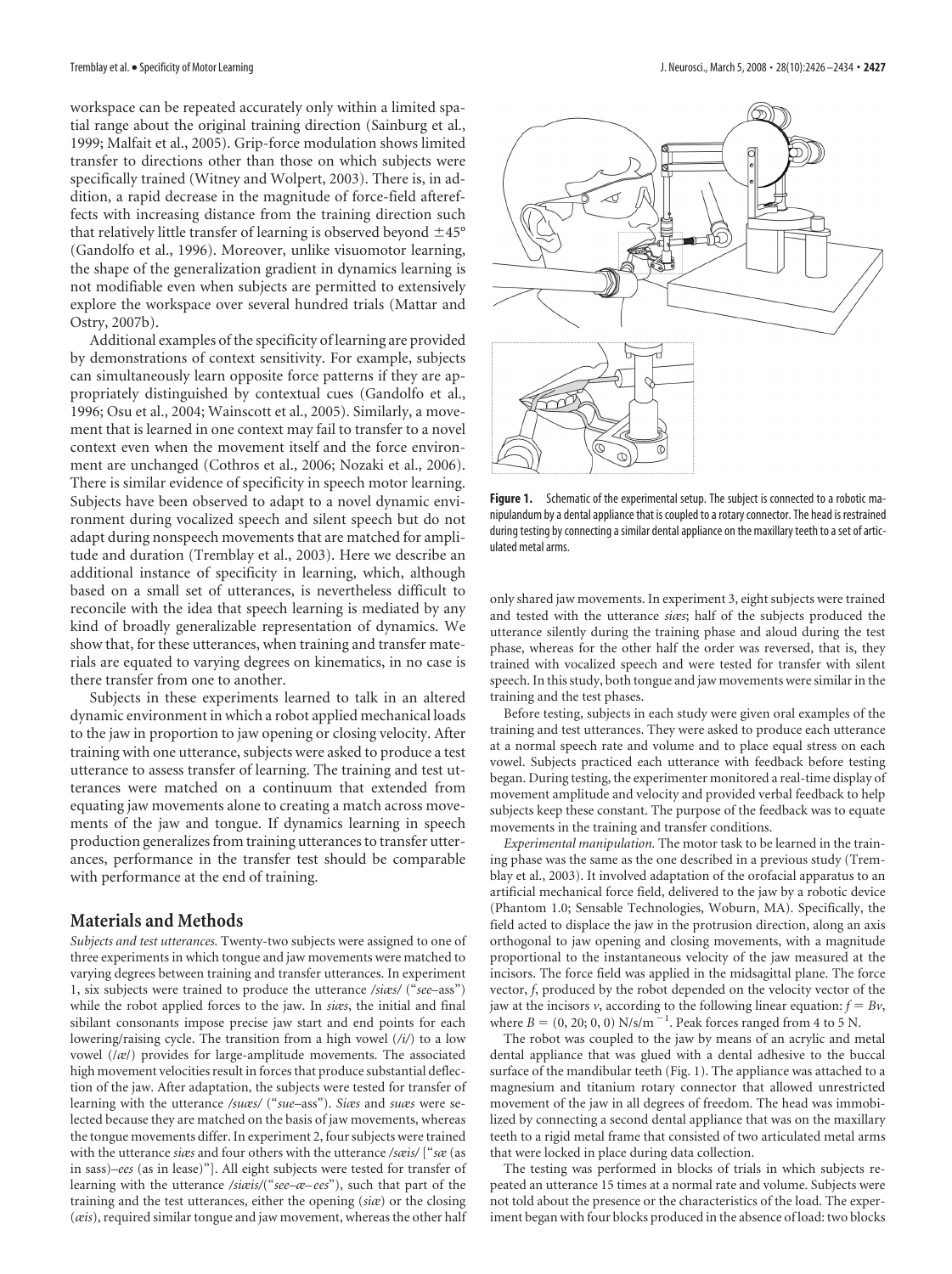of the training utterance alternated with two of the test utterance. The first two blocks were for familiarization, whereas the last two comprised the baseline movements that were used in subsequent analyses. Then, immediately before the training phase of the experiment, a single block of the transfer utterance was collected with the field on to enable a comparison of the movement path of the test utterance before and after training. The main body of the experiment was performed under force-field conditions. This consisted of a training phase of 450 repetitions of the training utterance and of a test phase of 15 repetitions of the transfer utterance. Tests for possible aftereffects were performed immediately afterward. To test for aftereffects related to the training utterance, subjects produced five additional blocks of training trials (75 repetitions of the training utterance) with the force field on, followed by a one additional block in which the load was unexpectedly removed. Tests for possible transfer of aftereffects related to the transfer utterance were performed by having subjects produce another five blocks of training trials (force field on), followed by a one block of transfer utterances in which the load was absent.

*Signal processing and statistical analysis.* The kinematic data were recorded at 1 kHz and digitally low-pass filtered at 12 Hz. Performance was quantified for each subject by measuring on a trial-by-trial basis the maximum perpendicular distance between each movement path under force-field conditions and the average baseline path for the same utterance. Measures of perpendicular distance were then normalized for each subject separately, again on a trial-by-trial basis, with respect to the mean perpendicular distance in the first block of trials on initial exposure to the force field. The normalization was performed separately for training and test utterances. That is, deviation measures for the training utterance were divided by the mean initial exposure values for the first block of the training utterance, and deviation measures for the test utterance were divided by mean initial exposure values for the first block of the test utterance. The normalization accounted for differences in movement curvature between training and test materials.

The acoustical data were analog low-pass filtered at 5 kHz and digitally recorded at 10 kHz. A formant tracking algorithm coded in Matlab (MathWorks, Natick, MA) was used to obtain spectral measures during the voiced portion of each utterance. A 30 ms window associated with steady-state production of each initial and final vowel was manually selected to obtain estimates of first and second formant frequencies.

Statistical analyses of the kinematic data were conducted using repeated-measures ANOVA for both subjects who were successful in learning the task and separately for subjects who failed to show adaptation. The analyses compared the distance from baseline at the start of the training (averaged over the first five blocks), at the end of training (last five blocks), and for trials involving the transfer utterance also before and after training. Tests for transfer of learning and for aftereffects were based on the first five utterances in each condition (similar results were obtained using three to five trials). Bonferroni's corrected pairwise comparisons were performed to test for differences between individual means. Statistical analyses of first and second formant frequencies were conducted over the same phases of each experiment, also using repeatedmeasures ANOVA and Bonferroni's corrected pairwise tests.

*Matching training and transfer utterances.* We assessed the similarity of movements of training and transfer utterances in a number of ways. First, for each of the three experiments, we compared jaw movements that had been recorded by the robot under null field conditions, at the end of training (with the force field on), and in tests of transfer of learning (also with the force field on). The analysis assessed differences in initial jaw position, jaw movement amplitude, and maximum velocity of movements. We assessed differences using repeated-measures ANOVA followed by Bonferroni's corrected pairwise comparisons.

We also compared the kinematics of the movements that we used in the transfer task with jaw kinematics during force-field adaptation. The aim of this analysis was to assess the degree to which the jaw positions and velocities that were encountered in the transfer task had been previously experienced during training. We computed overlap as the proportion of the transfer utterance area (mean  $\pm$  2 SD) that subjects experienced during training movements (mean  $\pm$  2 SD). We used all trials from the transfer utterance block (force field on) and all training trials (force field

on) to conduct these analyses. We repeated this analysis for vertical and horizontal jaw positions, and vertical and horizontal velocity for each of the three experiments on a per-subject basis.

In addition, we performed a control study involving six new subjects in which we used an electromagnetic motion-tracking device [ElectroMagnetic Articulograph (EMA) AG 500; Carstens Medizinelektronik, Lenglern, Germany] to record and compare the trajectories of jaw and tongue movements in the absence of load for each of the training and transfer conditions that we tested. Subjects in this study produced each of the utterances used in the tests conducted with the robot. The study was performed in blocks of 10 trials. Subjects produced 30 trials of each utterance in total.

In the magnetometer control study, tongue and jaw movements were recorded in three dimensions using small (3-4 mm), light-weight receiver coils that were glued to the teeth and the tongue. Three coils on the maxilla were used to correct for head motion and defined a coordinate system with an origin at the tip of the maxillary incisors and a horizontal axis parallel to the occlusal plane. The coils on the maxilla were placed between the central incisors at the level of the gingiva and, at both the left and the right sides of the mouth, between the second premolar and the first molar tooth, also at the level of the gingiva. Speech movements were recorded using two coils on the mandible, one on the tongue dorsum and one on the tongue tip. The coils on the mandible were placed symmetrically at the left and the right between the lateral incisor and the canine (at the gingiva). The tongue tip coil was placed on the midline 1 cm back from the tip; the tongue dorsum marker was 3 cm posterior to the tongue tip marker. All movements were recorded at 200 Hz and low-pass filtered at 12 Hz.

#### **Results**

#### **Transfer of speech learning**

We selected our speech materials to provide a range of kinematic overlap between our training and test utterances. The goal was to match training and transfer movements in three ways, one involving jaw movements alone, one involving tongue and jaw movement in a restricted portion of an utterance, and one involving similar movement of the tongue and jaw throughout. In the jaw-matched condition (experiment 1), subjects were trained to produce the utterance *siæs* while the robot applied forces to the jaw. After adaptation, the subjects were tested for transfer of learning with the utterance *suæs*. *Siæs* and *suæs* were selected because they have similar jaw movement amplitudes, whereas the tongue movements differ. In the restricted-match condition (experiment 2), subjects were trained with either the utterance *siæs* or the utterance *sæis* and were then tested for transfer of learning with the utterance *siæis.* Subjects that were trained with *siæs* had tongue and jaw movements that overlapped those of the test utterance in the opening phase; subjects that trained with *sæis* were similar to the test utterance during closing. In the globalmatch condition (experiment 3), subjects were trained and tested with the utterance *siæs*; half of the subjects produced the utterance silently during the training phase and aloud during the test phase, whereas the other half trained with vocalized speech and were tested for transfer with silent speech. For these subjects, the goal was to have similar patterns of tongue and jaw movements in the training and the test phases.

Figure 2 displays records of typical jaw movements for the training and transfer utterances in each of the three experiments. *A* shows jaw lowering movements for training with *siæs* and transfer to *suæs*(jaw-match condition), *B* gives training with *siæs* and transfer to *siæis* (restricted-match), and *C* shows "*siæs* vocalized" and "*siæs* silent" (global-match) as training and transfer utterances. The left side of each panel is for the training utterance, and the right side shows the transfer utterance. The black lines give the baseline condition. The blue and red lines show perfor-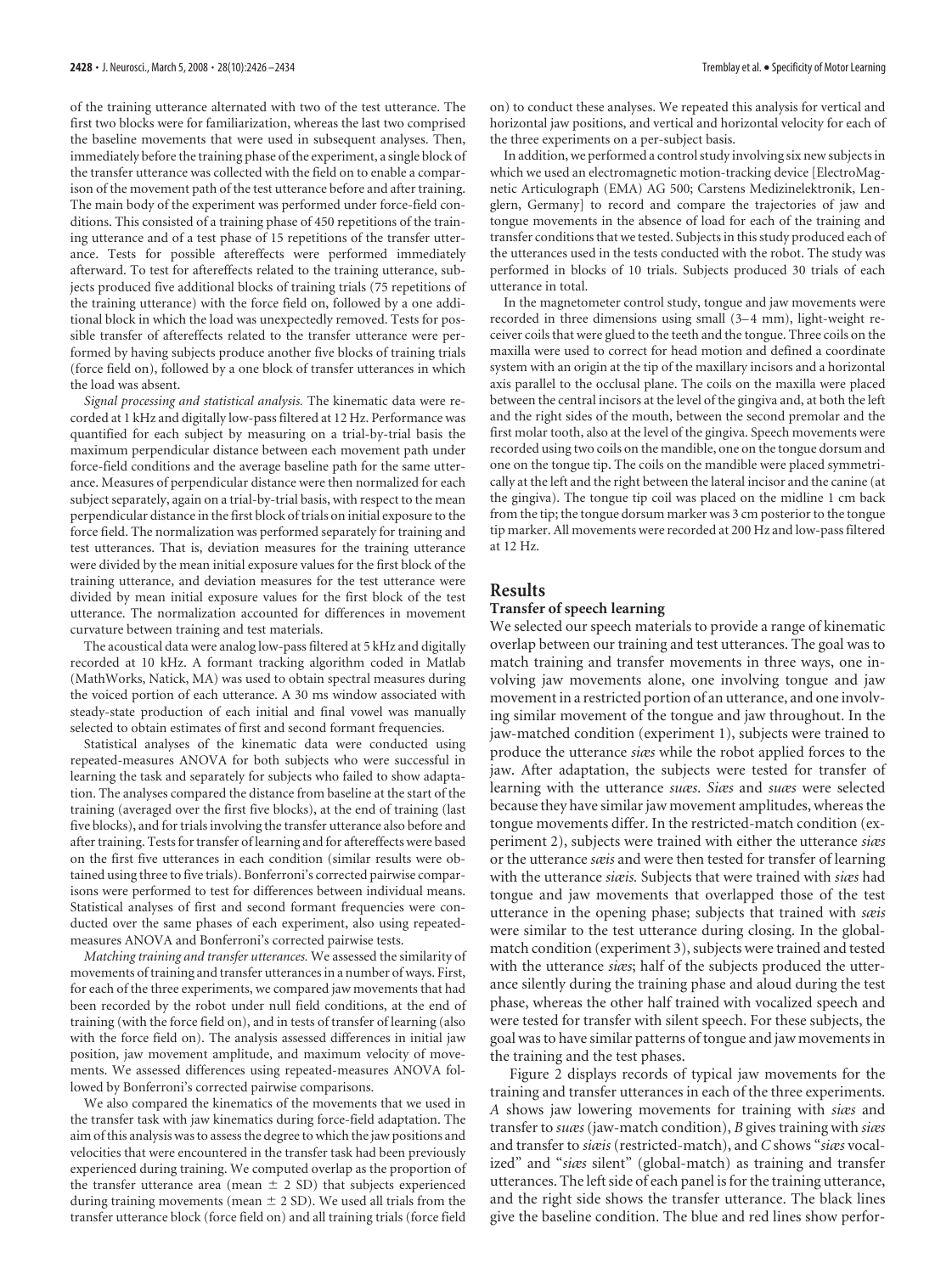

**Figure 2.** Jaw motion paths in the sagittal plane for individual subjects. The left column shows jaw movements for the training utterances; the right column shows movements for the test utterances. The black paths represent the baseline condition, the blue paths show individual movements during initial exposure to the force field, and the red lines correspond to individual motion paths after training. The green paths give jaw movements at the end of training, after unexpected removal of the field. *A*, Experiment 1. In the jaw-matched condition, adaptation to the force field observed at the end of training does not transfer to the test utterance. *B*, Experiment 2. In the restricted-match condition, training and test utterances had similar jaw and tongue lowering movements: adaptation was observed, but there was no transfer of learning.*C*, Experiment 3. Even when the training and test utterances were globally matched, the learning achieved during training does not transfer to the test phase of the experiment. A small aftereffect is observed for the training utterance (left) but not with the test utterance (right).

mance at the start and end of learning. The green lines show movements after training, after unexpected removal of load (aftereffect trials).

The blue paths show that initial exposure to the force field had



**Figure 3.** Learning curves showing training and transfer trials for subjects who showed adaptation (A) and those who did not (B). Mean values ( $\pm$  SE) are shown on a betweensubjects basis over a series of 15 trial blocks. Deviation measures are normalized to the deviation observed at the initial introduction of load. Each point on the learning curves corresponds to average values of the normalized maximum perpendicular deviation of all 15 movements of a given block. The separate red data points at the beginning and end of each curve give performance for the transfer utterance before and after training. The green data points labeled TR and TE show performance for the training and test utterances after unexpected removal of load ( $\pm$ SE). The points without error bars at the left of each panel give normalized deviation scores for initial exposure to transfer and test utterances, respectively. In the test for transfer of learning at the end of training in *A*, it can be seen that the test utterance is significantly more deviated than the training utterance.

similar effects on the jaw movement path for both the training and transfer utterances. The red paths demonstrate that subjects adapted to the perturbation in each of the three experiments (left panels) but that there was no transfer of learning (right panels), regardless of the degree to which movements in the training and the transfer utterances were matched. The green lines show that unexpected removal of load after training produces a slight aftereffect for the training utterance (left) and no aftereffect for the transfer utterance (right).

Performance was quantified for each subject separately by measuring, on a trial-by-trial basis, the maximum perpendicular distance between each movement path under force-field conditions and the average baseline path for the same utterance as measured in the absence of load. Figure 3 shows these deviation or curvature measures relative to the perpendicular distance on initial exposure to the force field at the beginning of training (see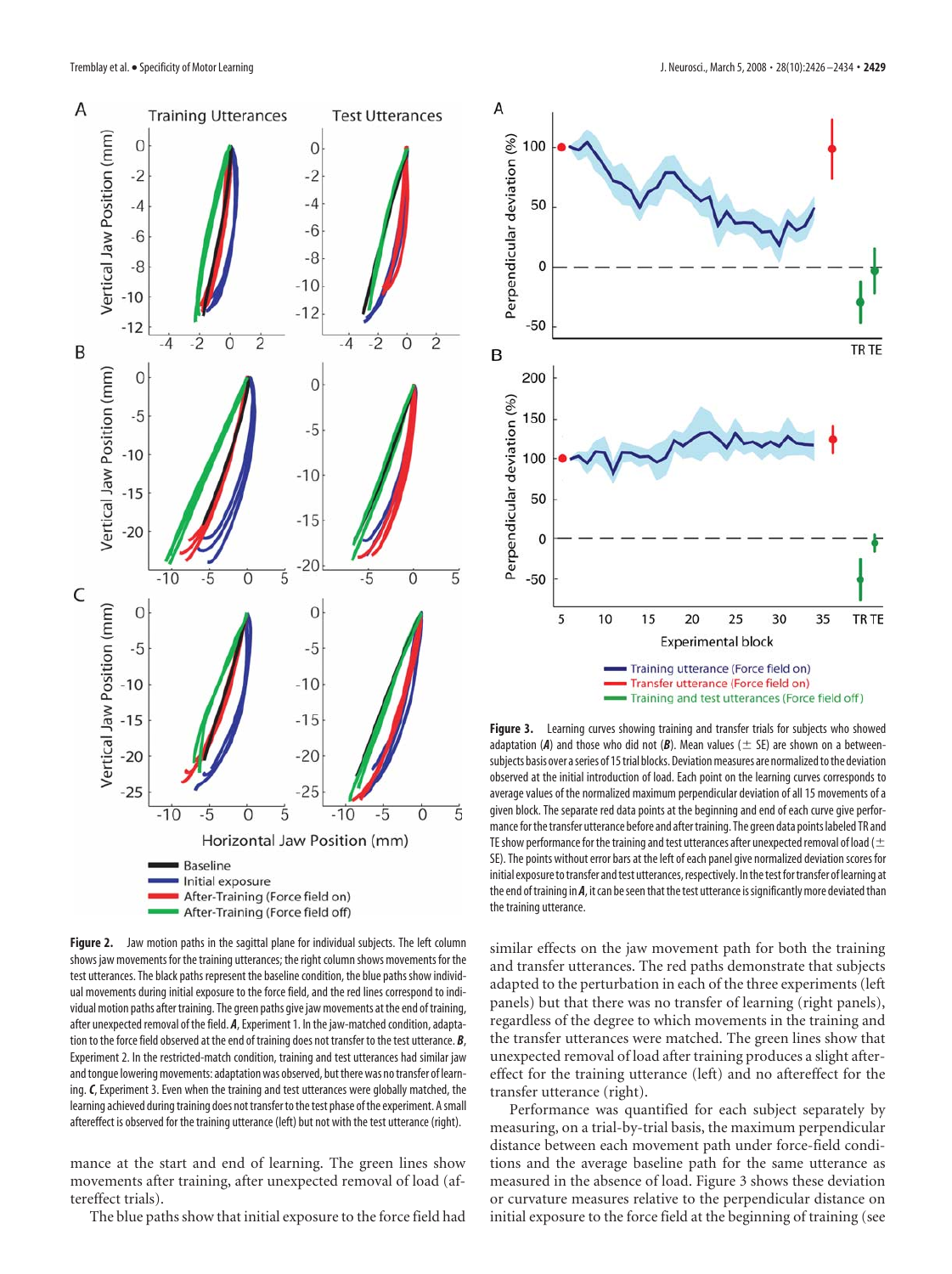Materials and Methods). Figure 3*A* gives the learning curve ( SE) pooled over the three experiments (for the 13 subjects of 22 who showed adaptation). Figure 3*B* shows the curve for nine subjects who failed to adapt. The separate red data points at the two ends of each curve show performance for the transfer utterance on initial exposure to the force field (left side) and in the test for transfer of learning at the end of the experiment (right). The green data points ( $\pm$  SE) labeled TR for training and TE for test show performance after unexpected removal of load (aftereffects).

We assessed differences in normalized movement curvature (perpendicular distance) using repeated-measures ANOVA and Bonferroni's corrected pairwise comparisons. Consistent with the patterns seen in Figure 3*A*, an overall ANOVA found reliable differences in normalized curvature over the course of testing  $(F_{(7,70)} = 32.70; p < 0.001)$ . Mean curvature was similar in the three experiments ( $F_{(2,10)} = 0.67$ ;  $p > 0.5$ ), and there was no statistical interaction ( $F_{(14,70)} = 0.51$ ;  $p > 0.5$ ); that is, the patterns of curvature over the course of training and test measures were similar for the three different sets of utterances. For the subjects in Figure 3*B* who failed to adapt, there were no statistical differences in curvature between the start and end of training  $(p > 0.5)$  nor between the end of training and tests for transfer of learning ( $p > 0.5$ ). Moreover, performance on the transfer test was no different for subjects who adapted to the load and those who failed to adapt (between-subjects *t* test,  $t_{(18)} = 1.057$ ;  $p >$ 0.30).

Bonferroni's comparisons showed that, for the subjects in Figure 3*A*, there was adaptation to the force field but no transfer of learning. Specifically, on initial exposure to the force field, the jaw path was displaced relative to the baseline ( $p < 0.001$ ). By the end of training, jaw movements for the training utterance were reliably less deviated than at the beginning ( $p < 0.01$ ). After unexpected removal of the load, the jaw trajectory was deviated in a direction opposite to the force field. The resulting curvature was marginally negative, that is, curved in the opposite direction (95% confidence interval,  $-0.67$  to  $-0.03$ ). However, the observed value was not different than null-field curvature based on a Bonferroni's pairwise comparison ( $p > 0.5$ ). Three results suggest that, despite reliable adaptation, there was no transfer of learning: jaw movements in the transfer test were significantly more deviated than jaw movements at the end of the training phase ( $p < 0.05$ ), jaw deviation for the transfer test utterance was no different after training than before ( $p > 0.4$ ), and there was no aftereffect for the test utterance; after unexpected removal of load, jaw movements for the transfer utterance did not differ from the baseline path ( $p > 0.5$ ; 95% confidence interval for test utterance aftereffect,  $-0.44$  to 0.20). We also verified that performance at the end of each of the retraining blocks, that is, before aftereffect testing, was no different than adapted performance at the end of the first training phase ( $F_{(2,20)} = 1.39; p > 0.25$ ). Thus, the learning that occurred for the training utterance did not transfer to the test utterance.

A series of acoustical analyses was performed to determine the degree to which speech acoustical patterns were altered by the presence of the force field or in response to its unexpected removal. We separately assessed changes in first and second formant frequencies (F1 and F2) at both the initial vowel and at the final vowel in *siæs* and *sæis*. The tests were performed using repeated-measures ANOVA and also using ANOVA on a persubject basis. Figure 4 shows an example of the raw acoustical signal during the production of *siæs* under null-field conditions and the associated speech spectrogram (Fig. 4*A*). The spectro-



Figure 4. Acoustical analysis of first and second formant frequencies over the course of training. *A*, An example of the raw acoustical signal during the production of *siæs*under nullfield conditions. The associated speech spectrogram and first and second formant tracks for the utterance are shown. The highlighted vertical panels from the steady-state production of the initial and final vowels were used to obtain estimates of first and second formant frequencies. **B**, Mean first formant frequencies ( $\pm$  SE) for subjects who showed statistically reliable adaptation with the utterance *siæs* in the vocalized speech condition. *C*, Mean second formant frequencies  $(\pm$  SE) for the same subjects.

gram shows the first and second formant tracks obtained from the voiced portion of the utterance. The highlighted vertical bars show the intervals used to obtain the first and second formant frequencies. Figure 4, *B* and *C*, shows mean formant frequencies  $($   $\pm$  SE across subjects) at different phases of the experiment for the seven subjects that trained with repetitions of *siæs* in the vocalized speech condition and also showed statistically reliable adaptation. As can be seen from a visual inspection of the figure, formant frequencies were similar throughout the experiment. Indeed, there were no systematic statistical effects related to the force field. Mean formant frequencies were no different for nullfield trials, the first five and the last five training blocks and the first five utterances after unexpected removal of the force-field  $(F_{(3,21)} = 0.36; p > 0.5)$ . As expected, values for F2 were greater than for F1, and steady-state values for */i/* were different than for  $\frac{f}{f(x)}$  (*F*<sub>(1,7)</sub> = 77.70; *p* < 0.001). For /i/, mean F1 and F2 values ( $\pm$ SE) were 396  $\pm$  14 and 2265  $\pm$  86 Hz, respectively. For /*æ*/, mean values were 751  $\pm$  33 and 1635  $\pm$  56 Hz, respectively.

We conducted ANOVA on the acoustical data on a persubject basis for both subjects who showed adaptation and those who did not. These analyses compared null-field formant frequencies (from the second block of null-field trials), formant frequencies at the start of the training (averaged over the first five blocks), and formants at the end of training (last five blocks). Aftereffect trials were not included in the within-subjects tests because of the small number of trials involved. Significant differences in formant frequencies between these three phases of the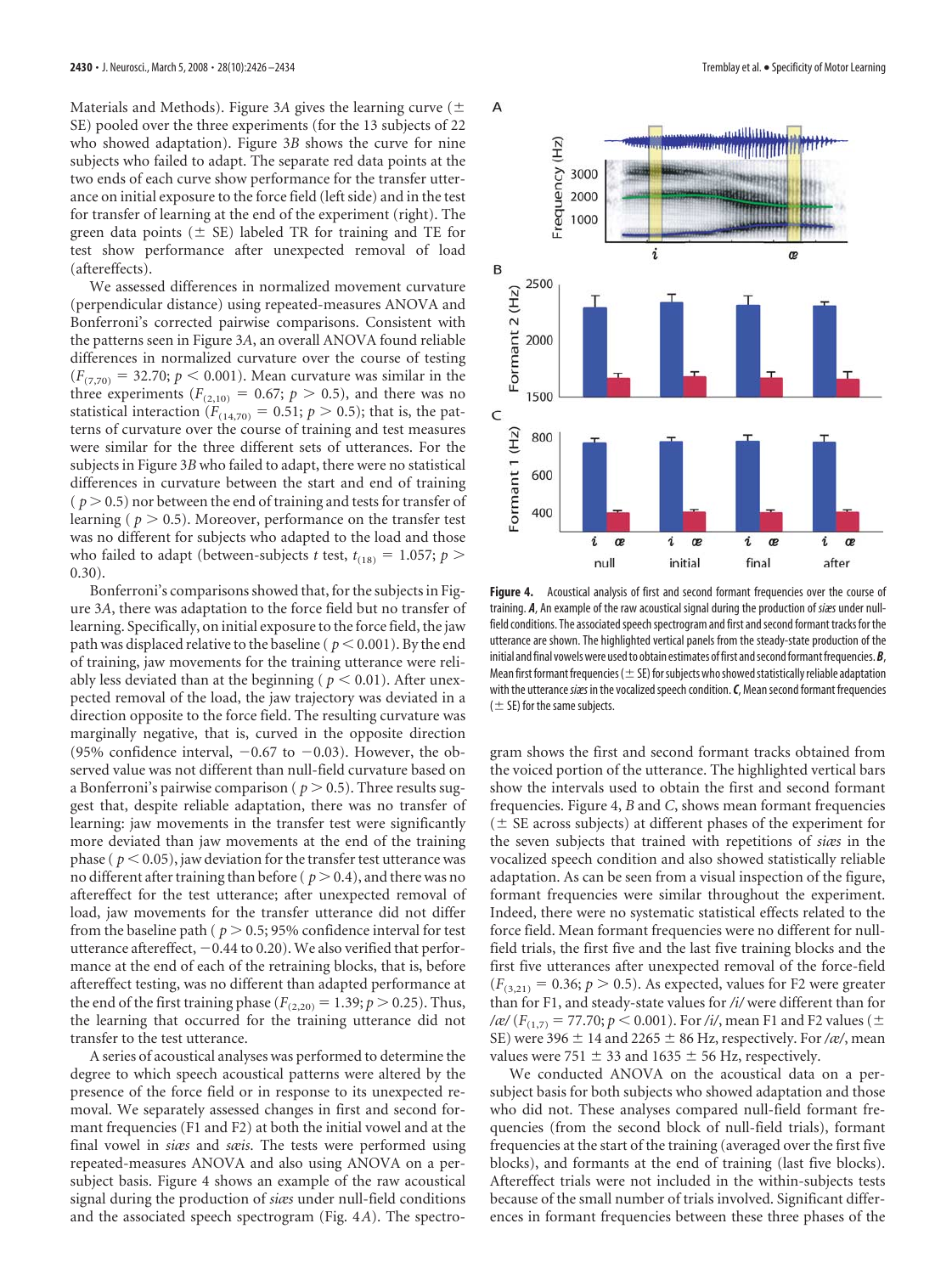|            | Null TR                        | Null TE            | TR end             | TE.                |  |  |
|------------|--------------------------------|--------------------|--------------------|--------------------|--|--|
| siæs-suæs  |                                |                    |                    |                    |  |  |
| Χ          | $0.00 \pm 0.00$                | $-0.03 \pm 0.09$   | $0.29 \pm 0.58$    | $0.21 \pm 0.69$    |  |  |
| Y          | $0.00 \pm 0.00$                | $-0.27 \pm 0.26$   | $-1.50 \pm 2.23$   | $-2.37 \pm 3.81$   |  |  |
| Amp        | $16.40 \pm 3.61$               | $15.13 \pm 3.82$   | $15.61 \pm 3.94$   | $13.81 \pm 3.53$   |  |  |
| Vel        | $161.49 \pm 33.69$             | $163.06 \pm 34.46$ | $148.80 \pm 34.51$ | $149.33 \pm 40.10$ |  |  |
|            | sizes silent - sizes vocalized |                    |                    |                    |  |  |
| Χ          | $0.00 \pm 0.00$                | $0.30 \pm 0.20$    | $-0.72 \pm 0.43$   | $-0.74 \pm 0.43$   |  |  |
| Υ          | $0.00 \pm 0.00$                | $0.20 \pm 0.28$    | $0.25 \pm 0.52$    | $0.53 \pm 0.66$    |  |  |
| Amp        | $23.53 \pm 1.64$               | $23.48 \pm 0.96$   | $24.73 \pm 0.92$   | $23.92 \pm 1.50$   |  |  |
| Vel        | $220.57 \pm 17.38$             | $220.54 \pm 14.79$ | $222.46 \pm 18.67$ | $225.10 \pm 16.80$ |  |  |
| siæs-siæis |                                |                    |                    |                    |  |  |
| Χ          | $0.00 \pm 0.00$                | $0.30 \pm 0.48$    | $1.30 \pm 0.43$    | $0.66 \pm 0.34$    |  |  |
| Υ          | $0.00 \pm 0.00$                | $0.02 \pm 0.14$    | $-1.70 \pm 1.32$   | $-2.13 \pm 0.36$   |  |  |
| Amp        | $22.24 \pm 2.20$               | $23.78 \pm 3.74$   | $21.15 \pm 2.29$   | $21.61 \pm 3.24$   |  |  |
| Vel        | $213.03 \pm 30.54$             | $219.89 \pm 39.69$ | $199.48 \pm 26.52$ | $202.47 \pm 29.88$ |  |  |

Mean values across subjects ( $\pm$  SE) are given for initial horizontal position (*X*; in millimeters), initial vertical position (*Y*; in millimeters), movement amplitude (Amp; in millimeters), and maximum tangential velocity (Vel; in millimeters persecond). Values are given for null-field trials for training utterances (Null TR) and test utterances (Null TE), for training utterances at the end of training (TR End), and for test utterances in tests for transfer of training with the force field on (TE). Initial horizontal and vertical positions are expressed relative to values obtained under null-field conditions with training utterances.

experiment were obtained in some cases using Tukey's *post hoc* tests (at either  $p < 0.05$  or  $p < 0.01$ ), but there was no systematic pattern of acoustical change associated with the introduction of load or over the course of adaptation to the force field. For each subject, four possible acoustical effects were examined, that is, possible effects on F1 and F2 at the initial vowel and on F1 and F2 at the final vowel. In total, for the subjects who showed adaptation, we obtained reliable increases in either F1 or F2 frequency with the introduction of load in six cases, reliable decreases in four cases, and no change in 22. For the same subjects, a comparison of formant frequencies at the start and end of training showed 13 reliable increases in F1 or F2 frequency, 8 reliable decreases, and 11 cases in which there was no significant acoustical change over the course of training.

A comparable examination of possible within-subject acoustical effects in subjects who did not show adaptation produced a similarly variable pattern. The introduction of load resulted in a reliable increase in F1 or F2 frequency in two cases, a reliable decrease in one, and no change in nine cases. Over the course of training, these same subjects showed a reliable increase in F1 or F2 frequency in two cases, reliable decreases in four, and no change in six.

#### **Similarity of training and transfer utterances**

We used repeated-measures ANOVA and Bonferroni's corrected pairwise comparisons to assess differences recorded by the robot in initial jaw position, movement amplitude, and maximum velocity in each of the three experiments. We examined differences in training and transfer utterances under null-field conditions, at the end of the training phase and in the test for transfer of learning. The mean values for these variables over the course of the experiment are given in Table 1.

ANOVA indicated no reliable differences in initial jaw position over the various phases of the experiment ( $F_{(3,30)} = 0.44$ ,  $p >$ 0.5;  $F_{(3,30)} = 0.77$ ,  $p > 0.5$ , for horizontal and vertical position, respectively). There was no interaction for either initial horizontal position or initial vertical position between the phases of testing and the three different sets of training and tests utterances  $(F_{(6,30)} = 2.26, p \ge 0.05; F_{(6,30)} = 0.37, p \ge 0.5$ , for horizontal and vertical position, respectively).

There was likewise no dependence of jaw movement amplitude or jaw maximum velocity on the specific phase of the exper-

iment  $(F_{(3,30)} = 0.42, p > 0.5; F_{(3,30)} =$ 0.35,  $p > 0.5$ , for amplitude and velocity, respectively). Movement amplitudes but not velocities differed marginally between experiments  $(F_{(2,10)} = 3.23, p = 0.08;$  $F_{(2,10)} = 1.95, p \ge 0.2$ ), with tests involving *siæs* and *suæs* having somewhat smaller amplitudes than the other two manipulations. There was no statistical interaction; the kinematic patterns in the different phases of testing were similar for the different test utterances ( $F_{(6,30)} = 0.70$ ,  $p >$ 0.5;  $F_{(6,30)} = 0.18$ ,  $p > 0.5$ , for amplitude and maximum velocity, respectively).

An analysis of jaw movement kinematics in training and transfer conditions showed that a large proportion of the states that subjects encountered in the transfer test had already been experienced during force-field training. Figure 5 shows an example from a single subject in which

vertical jaw position and velocity are plotted as a function of normalized time for the training utterance *siæs* (mean  $\pm$  2 SD over all training trials) and the transfer utterance *suas* (mean  $\pm 2$ SD for the transfer block, field on). In this example, *siæs* trajectories (training) are indicated by solid lines, *suæs* trajectories (transfer) are indicated by dashed lines, and the overlap is shown in gray. The overlap is calculated as the proportion of the transfer utterance area (based on all trials in the transfer utterance block with the force field on) that subjects experienced during training movements (based on all training trials in the force field). We assessed differences in the proportion of overlap in jaw position and velocity using repeated-measures ANOVA. We found that the jaw trajectory overlap was comparable in all three experiments ( $F_{(2,10)} = 0.43$ ;  $p > 0.5$ ), but the overlap measures themselves differed reliably ( $F_{(3,36)} = 7.08; p < 0.01$ ). Bonferroni's corrected comparisons found the overlap between training and transfer movements along a horizontal axis to be less than the overlap between training and transfer movements in the vertical direction (Fig. 5*C*) ( $p < 0.04$ ). The average percentage overlap in training and transfer for the first experiment (utterances *siæs* and *suæs*) was 62.4 for horizontal jaw position, 92.8 for vertical jaw position, 76.6 for horizontal jaw velocity, and 87.2 for vertical jaw velocity. The overlap percentages for the test with *siæs* and *siæis* were 68.0, 72.0, 80.8, and 73.0 for horizontal and vertical position and velocity, respectively. Values for *siæs* vocalized and silent were 68.2, 84.4, 79.4 and 84.4, respectively. The substantial overlap particularly in the case of jaw velocities suggests that subjects had experienced, in the context of the initial training, a large proportion of the states needed for good performance in the transfer test conditions.

The similarity of training and transfer utterances was also assessed in a control study in which tongue and jaw movements were recorded using an electromagnetic motion tracking device. Subjects repeated each of the test utterances used in the main experiments (*siæs* vocalized, *siæs* silent, *suæs*, and *siæis*) in separate blocks of trials. Using repeated-measures ANOVA and Bonferroni's corrected pairwise comparisons, we tested for differences in the amplitude, velocity, and duration of movement. Tests were conducted separately for horizontal and vertical components of movement of the two receiver coils on the tongue and a single coil on the jaw. Mean values for these variables ( $\pm$  SE) are given in Table 2.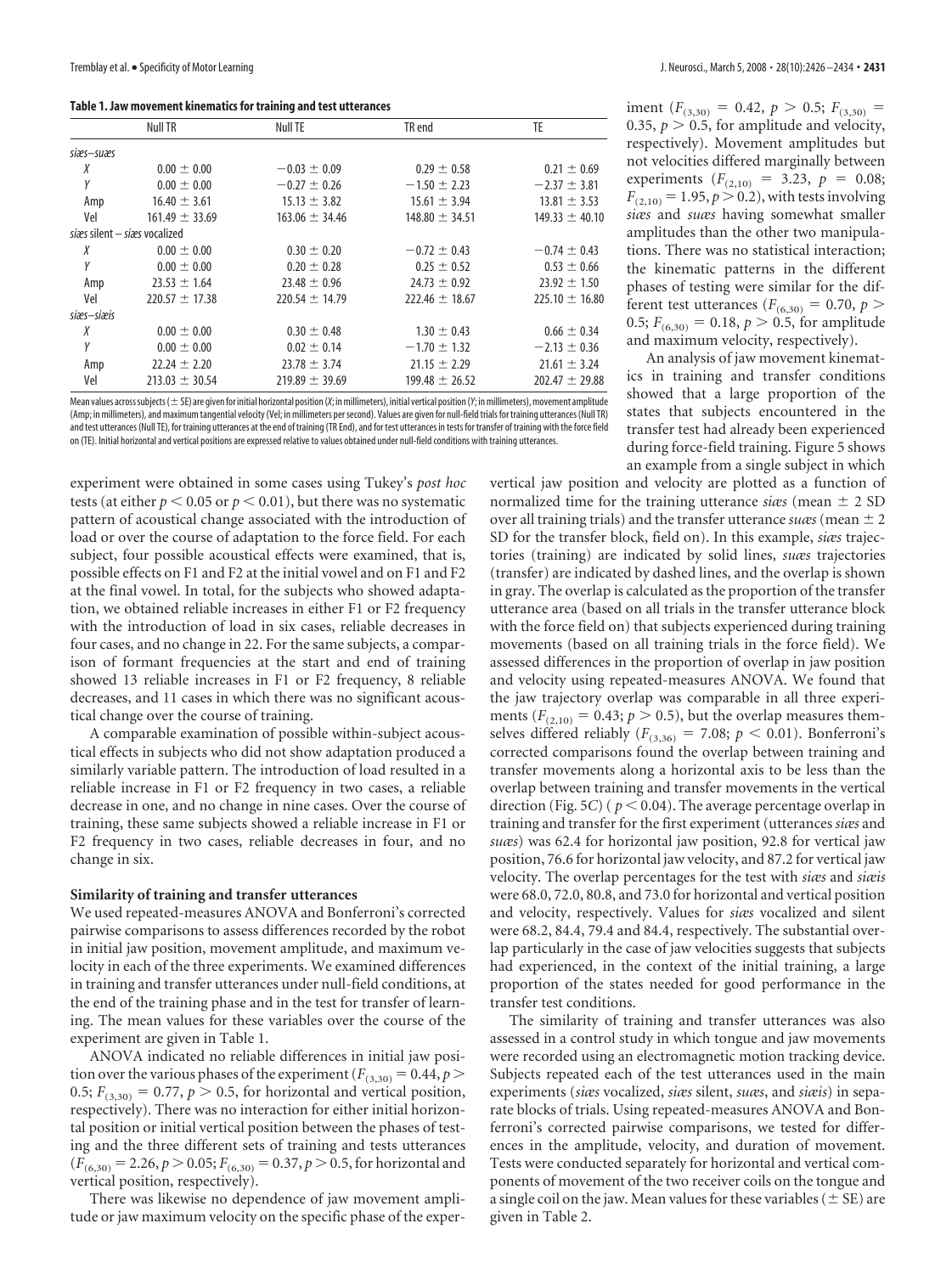

**Figure 5.** Analysis of kinematic overlap between training and transfer utterances. *A*, Mean vertical jaw position ( $\pm$  2 SD) for all training trials (field on, utterance *siæs*) and for the transfer block (field on, utterance *suæs*). In this example, training utterance trajectories are indicated by solid lines, transfer utterance trajectories are indicated by dashed lines, and the overlap is shown in gray. The computed overlap is the percentage of the transfer utterance area that is shared by the training utterance. *B*, Mean vertical jaw velocity ( $\pm$  2 SD) under the same conditions. In this example, overlap is 0.87 and 0.86, for vertical position (*A*) and vertical velocity  $(B)$ , respectively. C, Mean overlap ( $\pm$  SE) between training and transfer utterances (averaged over subjects and experiments). Percentage overlap is shown between horizontal and vertical jaw position and velocity for*siæs*and each ofthe different utterances used intests oftransfer of training.

We observed no reliable differences in horizontal movement amplitude for any of the four test utterances ( $F_{(3,15)} = 1.18; p >$ 0.3). However, horizontal amplitudes differed reliably for the different receiver coils ( $F_{(2,10)} = 5.51; p < 0.02$ ) such that larger horizontal movement amplitudes were observed for both coils on the tongue. For vertical amplitude, the receiver coils on the tongue and the jaw had different amplitudes for different utterances ( $F_{(6,30)} = 3.56; p < 0.01$ ). Greater amplitudes at the tongue blade than at the incisor in *siæs* were the source of the interaction  $p < 0.01$ ). There was no evidence that individual receiver coils had different vertical amplitudes for different utterances ( $p > 0.2$ ) in all cases).

Maximum horizontal velocities differed for the three receiver coils  $(F_{(2,10)} = 10.19; p < 0.01)$ , with reliably greater velocities observed for the two tongue coils on the tongue ( $p < 0.05$  in both cases). However, there was no evidence that horizontal velocity differed for the four test utterances ( $F_{(3,15)} = 1.87; p > 0.15$ ).

Maximum vertical velocity was found to differ both for different utterances ( $F_{(3,15)} = 20.64$ ;  $p < 0.01$ ) and for different receiver coils ( $F_{(2,10)} = 5.35$ ;  $p < 0.03$ ). There was also a reliable statistical interaction ( $F_{(6,30)} = 7.10; p < 0.01$ ) such that the vertical velocities of both tongue markers were higher for *siæs* in vocalized speech condition than in the silent speech condition  $(p < 0.01$  in each case). In contrast, jaw marker vertical velocities were similar for the four utterances ( $p > 0.5$  in all cases).

Movement durations likewise differed for different utterances  $(F_{(3,15)} = 3.89; p < 0.03)$ . However, they were comparable for different receiver coils ( $F_{(2,10)} = 0.26$ ;  $p > 0.5$ ), and there was no statistical interaction ( $F_{(6,30)} = 0.97$ ;  $p > 0.4$ ). Durations were greatest for*siæs* under silent speech conditions and least for*suæs*. However, none of the individual pairwise tests for differences in duration reached significance by Bonferroni's corrected comparisons ( $p > 0.3$  in all cases).

Thus, with one exception, we found no differences across the utterances that formed training/transfer pairs in terms of the movement amplitudes, maximum velocities, and durations of movement of the receiver coils. The one exception was that vertical velocities of tongue markers were reliably higher for *siæs* vocalized than for *siæs* silent. In evaluating the findings of the EMA recordings, it should be kept in mind that this control study was conducted without attaching subjects to the robot. Patterns of movement may be different with the robot in place.

## **Discussion**

The instances of adaptation that we have observed in the experiments described above are in accord with the idea that the nervous system corrects for dynamics in speech production. However, this correction on its own does not mean that adaptation is based on a generalizable dynamics representation. To assess the extent to which there is generalization of speech learning, we manipulated the phonetic content of utterances so as to vary the similarity of movements in training and transfer conditions. Although we examined a reasonably small set of utterances, we find that, in each case, speech learning fails to generalize regardless of the extent to which utterances are matched in terms of their kinematics. The present evidence is compatible with the idea that dynamics learning is primarily local or instance based. Generalization of learning presumably arises on the basis of interpolation between instances of local learning (Atkeson, 1989; Gandolfo et al., 1996; Ghahramani and Wolpert, 1997; Malfait et al. 2005; Mattar and Ostry, 2007a,b). Generalization in speech learning would presumably be evident after training with multiple utterances that could be combined to form the elements of the transfer set.

The varied phonetic conditions of speech can be compared with context cues that have been the focus of previous work in motor learning. In limb dynamics studies, it has been shown that a learned movement that is acquired in one context may fail to transfer to a different context even when the movement and the force environment remain unchanged (Cothros et al., 2006; Nozaki et al., 2006). Moreover, subjects can adapt to multiple environments based on a change in context (Gandolfo et al., 1996; Osu et al., 2004; Wainscott et al., 2005). The present study shows that context cues, including different phonetic conditions, are highly selective. There is little transfer of speech learning from one context to another. The specificity of the learning argues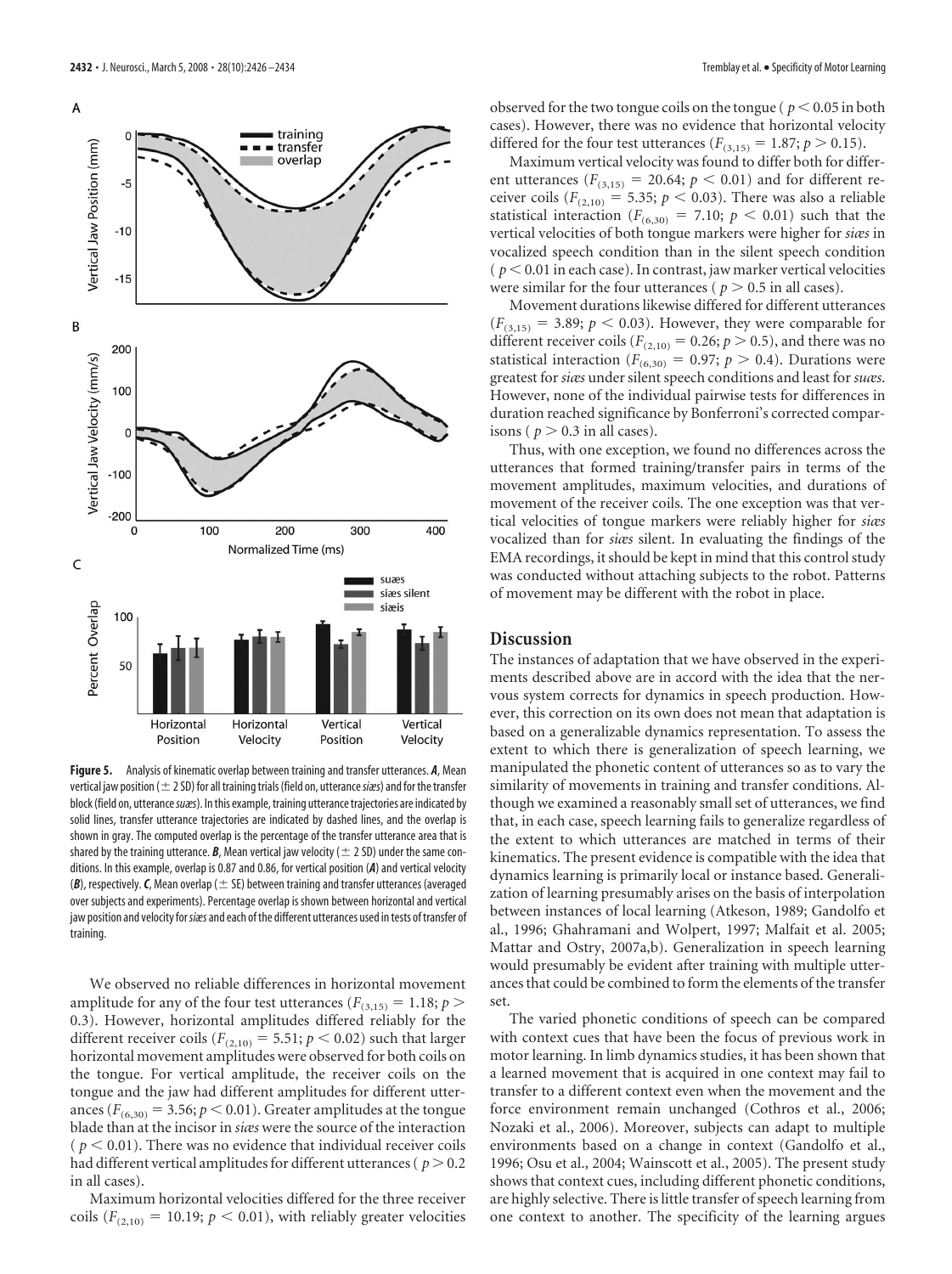| Table 2. Tongue and jaw movement parameters as recorded with EMA |
|------------------------------------------------------------------|
|------------------------------------------------------------------|

|                    | siæs vocalized     | siæs silent        | suæs               | siæis              |
|--------------------|--------------------|--------------------|--------------------|--------------------|
| Mandibular incisor |                    |                    |                    |                    |
| Χ                  | $1.34 \pm 0.25$    | $1.54 \pm 0.25$    | $1.29 \pm 0.38$    | $1.28 \pm 0.28$    |
| Υ                  | $9.43 \pm 1.72$    | $10.56 \pm 1.28$   | $8.30 \pm 1.31$    | $9.59 \pm 1.62$    |
| VX                 | $14.91 \pm 2.87$   | $13.31 \pm 1.66$   | $14.64 \pm 3.90$   | $15.81 \pm 3.29$   |
| VY                 | $62.40 \pm 13.66$  | $56.80 \pm 7.58$   | $63.37 \pm 10.14$  | $73.87 \pm 15.34$  |
| Dur                | $335.77 \pm 21.52$ | $398.39 \pm 21.84$ | $276.14 \pm 5.21$  | $290.85 \pm 17.91$ |
| Tongue blade       |                    |                    |                    |                    |
| Χ                  | $2.66 \pm 0.85$    | $2.54 \pm 0.46$    | $4.12 \pm 1.52$    | $2.58 \pm 0.56$    |
| Υ                  | $11.16 \pm 1.75$   | $9.03 \pm 1.79$    | $9.49 \pm 1.75$    | $11.49 \pm 1.85$   |
| VX                 | $25.87 \pm 6.30$   | $20.80 \pm 3.18$   | $36.74 \pm 11.77$  | $28.07 \pm 4.57$   |
| VY                 | $100.95 \pm 15.22$ | $60.94 \pm 10.53$  | 79.70 $\pm$ 9.26   | $110.83 \pm 14.76$ |
| Dur                | $313.79 \pm 24.24$ | $336.25 \pm 26.56$ | $287.39 \pm 29.41$ | $295.38 \pm 34.55$ |
| Tonque dorsum      |                    |                    |                    |                    |
| Χ                  | $3.17 \pm 1.10$    | $3.34 \pm 0.94$    | $3.77 \pm 0.87$    | $2.92 \pm 0.69$    |
| Υ                  | $9.19 \pm 1.50$    | $7.96 \pm 2.00$    | $9.05 \pm 1.25$    | $10.04 \pm 1.24$   |
| VX                 | $31.33 \pm 7.87$   | $28.49 \pm 6.16$   | $37.39 \pm 8.79$   | $34.07 \pm 6.40$   |
| VY                 | $101.43 \pm 13.40$ | $62.95 \pm 10.87$  | $81.35 \pm 11.35$  | $107.39 \pm 13.47$ |
| Dur                | $306.55 \pm 26.49$ | $373.97 \pm 46.99$ | $297.88 \pm 31.12$ | $318.02 \pm 20.09$ |

Mean values are shown across subjects ( $\pm$  SE) for horizontal amplitude (*X*; in millimeters), vertical amplitude (*Y*; in millimeters), horizontal velocity (V*X*; in millimeters), vertical velocity (V*Y*; in millimeters), and opening movement duration (Dur; in milliseconds). Values are given for markers attached to the mandibular incisor, tongue blade, and tongue dorsum in each of the training or test utterances.

against a model-based explanation of generalization of speech learning.

There are a number of instances in which generalization of dynamics learning has been previously reported. The majority of these cases are situations in which training and transfer movements are closely related. For example, generalization across limbs is observed in situations in which movements of the contralateral limb are closely matched to those of the training limb (Dizio and Lackner, 1995; Criscimagna-Hemminger et al., 2003; Wang and Sainburg, 2004). Interlimb generalization may also reflect cognitive factors, in that transfer is eliminated when loads are introduced gradually such that there is no kinematic error and no conscious awareness of load (Malfait and Ostry, 2004). Transfer of learning has also been reported across workspace locations (Shadmehr and Mussa-Ivaldi, 1994; Shadmehr and Moussavi, 2000; Malfait et al., 2002; Hwang et al., 2003; Mah and Mussa-Ivaldi, 2003). However, this kind of transfer appears to be limited to cases in which training and transfer movements involve the same joint rotations and are thus in effect the same movements in a different part of the workspace. Generalization over differences in amplitude and duration has likewise been observed, but it is in the context of movements in a single direction (Goodbody and Wolpert, 1998).

There are a small number of examples of which we are aware in which dynamics learning generalizes more broadly. The most extensively documented example is that errors in force-field learning that occur on a trial-by-trial basis affect the immediately after movement over a wide range of movement directions (Thoroughman and Shadmehr, 2000; Donchin et al., 2003; Thoroughman and Taylor, 2005). It is not clear how these trial-to-trial effects are reflected in the final level of adaptation that follows a longer period of training. Indeed, a rather different pattern is observed when learning occurs over several hundreds of movements. In this case, there is no evidence of generalization whatsoever beyond  $\pm$ 45° from the training direction (Mattar and Ostry, 2007b).

In the case of visuomotor learning, adaptation to altered visuomotor gain generalizes broadly and the shape of the generalization gradient is modifiable (Krakauer et al., 2000). Krakauer et al. (2006) report another rather specific example of generalization. They show that learning generalizes from the shoulder to wrist but not vice versa. One example, that may reflect true generalization, is described by Hwang et al. (2003) who report generalization across workspace locations. The most important aspect of this dataset is that the magnitude of the aftereffect changes systematically over the workspace and may indicate the capacity for extrapolation. The presence in the Hwang et al. data of transfer across workspace locations on its own is not unexpected because similar joint rotations are involved in the training and transfer configurations. In one additional example, generalization of dynamics learning is observed in the generation of movement sequences. Specifically, adaptation is observed to generalize across movements in the same region of the workspace in cases in which the components of a movement sequence have been reordered (Conditt et al., 1997).

Speech learning data are different in a number of ways than patterns of learning observed in limb movement. We found that only  $\sim$  60% of subjects adapted to the new dynamics. This adaptation rate is typical of that observed for force-field adaptation in speech production tasks (Tremblay et al., 2003; Nasir and Ostry, 2006) and also for adaptation to altered formant frequency in speech (Houde and Jordan, 2002; Purcell and Munhall, 2006). We also found that adaptation was incomplete. In the present study, subjects show a reduction in movement curvature with training that averages  $\sim$  50%. In speech learning tasks involving acoustics, adaptation to altered formant frequencies results in even smaller effects, with adaptation correcting for  $\sim$ 25–30% of the experimentally induced formant shift (Purcell and Munhall, 2006). It would be of interest to know whether these failures are related. It may be that some speakers are more reliant on auditory information and others more on proprioception. Individuals who fail to adapt in the present situation may be more sensitive to auditory than to somatosensory feedback and vice versa. The incomplete adaptation observed in both kinds of speech learning tasks may indicate that targets in tasks such as these are less precise.

As in previous studies of speech learning, aftereffects after the removal of load were small. In the study by Tremblay et al. (2003), aftereffect magnitudes were, in many cases, less than the deflection produced by the initial exposure to load. Indeed, Nasir and Ostry (2006) provide empirical evidence that, for lateral loads, the modest aftereffects after speech learning result from adaptation achieved at least in part through impedance control. Adaptation in speech learning is presumably based on a combination of increased stiffness along with learned compensatory adjustments. Indeed, although not well documented in the literature, the presence of increased stiffness, long after kinematic and electromyographic measures of learning have reached asymptotic values is characteristic of not only speech production but learning in arm movement as well (Thoroughman and Shadmehr, 1999).

The duration of movement in these experiments was typically  $\sim$  600 ms, with movement more or less equally divided between opening and closing phases (Table 2). The individual phases of movement were thus long enough for feedback corrections, and